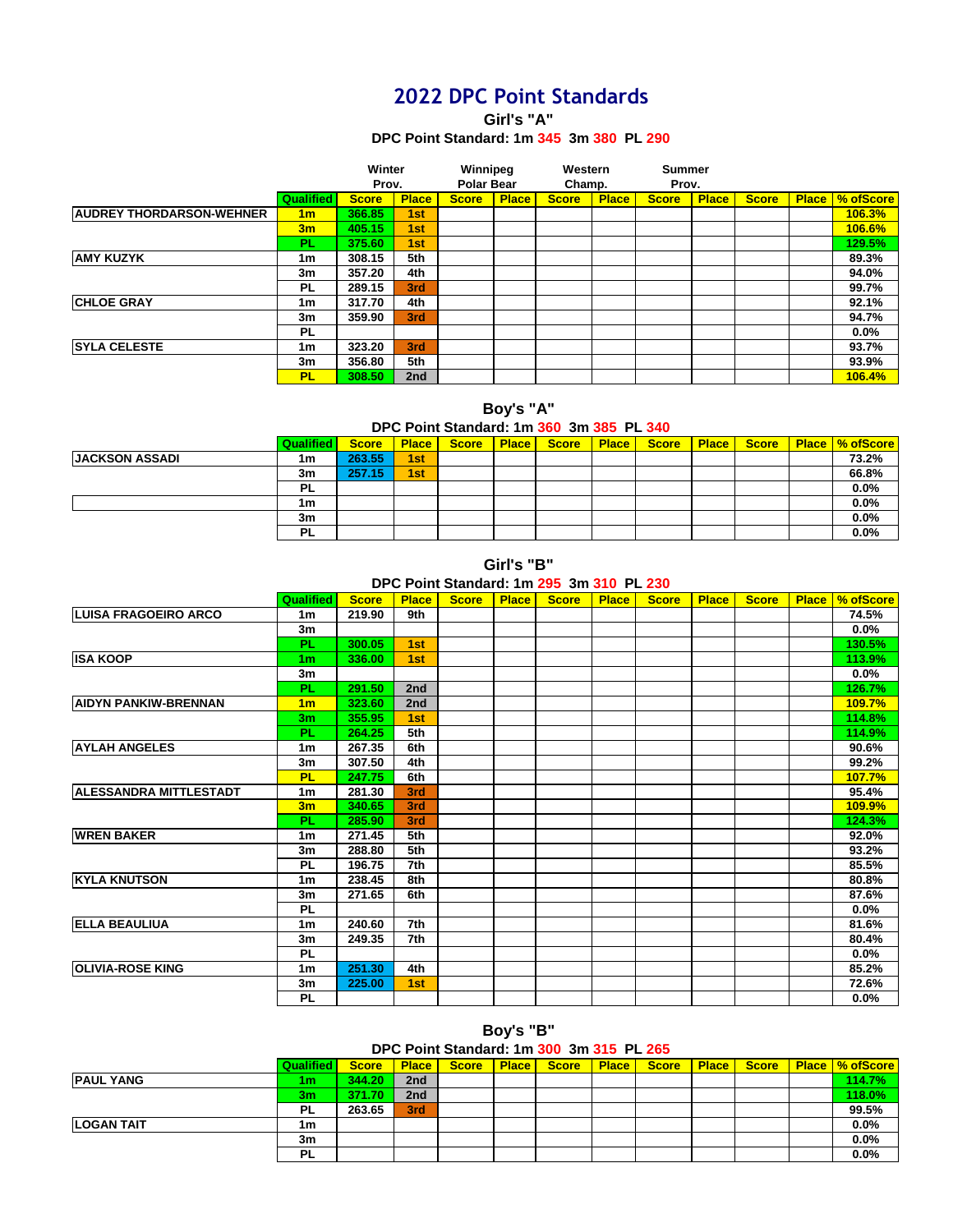### **DPC Point Standard: 1m 230 3m 230 PL 230 Girl's "C2"**

|                        |                  | Winter       |                 | Winnipeg          |              | Western      |              | <b>Summer</b> |              |              |              |                  |
|------------------------|------------------|--------------|-----------------|-------------------|--------------|--------------|--------------|---------------|--------------|--------------|--------------|------------------|
|                        |                  | Prov.        |                 | <b>Polar Bear</b> |              | Champ.       |              | Prov.         |              |              |              |                  |
|                        | <b>Qualified</b> | <b>Score</b> | <b>Place</b>    | <b>Score</b>      | <b>Place</b> | <b>Score</b> | <b>Place</b> | <b>Score</b>  | <b>Place</b> | <b>Score</b> | <b>Place</b> | <b>M</b> ofScore |
| <b>STELLA JUGOVICS</b> | 1m               | 226.45       | 2nd             |                   |              |              |              |               |              |              |              | 98.5%            |
|                        | 3m               | 232.85       | 2nd             |                   |              |              |              |               |              |              |              | 101.2%           |
|                        | <b>PL</b>        | 251.30       | 2 <sub>nd</sub> |                   |              |              |              |               |              |              |              | 109.3%           |
| <b>MACKAYLA LAVOIE</b> | 1 <sub>m</sub>   | 181.40       | 2nd             |                   |              |              |              |               |              |              |              | 78.9%            |
|                        | 3m               | 179.20       | 2nd             |                   |              |              |              |               |              |              |              | 77.9%            |
|                        | PL               |              |                 |                   |              |              |              |               |              |              |              | 0.0%             |
| <b>KATE HARBACK</b>    | 1m               | 204.20       | 1st             |                   |              |              |              |               |              |              |              | 88.8%            |
|                        | 3m               | 196.75       | 1st             |                   |              |              |              |               |              |              |              | 85.5%            |
|                        | PL               |              |                 |                   |              |              |              |               |              |              |              | 0.0%             |
|                        | 1 <sub>m</sub>   |              |                 |                   |              |              |              |               |              |              |              | 0.0%             |
|                        | 3m               |              |                 |                   |              |              |              |               |              |              |              | 0.0%             |
|                        | <b>PL</b>        |              |                 |                   |              |              |              |               |              |              |              | 0.0%             |
|                        | 1 <sub>m</sub>   |              |                 |                   |              |              |              |               |              |              |              | 0.0%             |
|                        | 3m               |              |                 |                   |              |              |              |               |              |              |              | 0.0%             |
|                        | <b>PL</b>        |              |                 |                   |              |              |              |               |              |              |              | 0.0%             |

### **Boy's "C2"**

### **DPC Point Standard: 1m 230 3m 230 PL 230**

|                      | <b>Qualified</b> | <b>Score</b> | <b>Place</b> | <b>Score</b> | <b>Place</b> | <b>Score</b> | <b>Place</b> | <b>Score</b> | <b>Place</b> | <b>Score</b> | <b>Place   % ofScore</b> |
|----------------------|------------------|--------------|--------------|--------------|--------------|--------------|--------------|--------------|--------------|--------------|--------------------------|
| <b>MARK RICO LAM</b> | 1m               | 282.85       | 2nd          |              |              |              |              |              |              |              | 123.0%                   |
|                      | 3 <sub>m</sub>   | 265.60       | 2nd          |              |              |              |              |              |              |              | 115.5%                   |
|                      | <b>PL</b>        | 290.45       | 2nd          |              |              |              |              |              |              |              | 126.3%                   |
|                      | 1m               |              |              |              |              |              |              |              |              |              | 0.0%                     |
|                      | 3m               |              |              |              |              |              |              |              |              |              | $0.0\%$                  |
|                      | PL               |              |              |              |              |              |              |              |              |              | 0.0%                     |
|                      | 1m               |              |              |              |              |              |              |              |              |              | 0.0%                     |
|                      | 3m               |              |              |              |              |              |              |              |              |              | 0.0%                     |
|                      | PL               |              |              |              |              |              |              |              |              |              | 0.0%                     |

## **Girl's "C1"**

### **DPC Point Standard: 1m 230 3m 230 PL 230**

|                             |                  | Sask.<br>Prov. |              | Winter<br>Prov. |              | Winnipeg<br><b>Polar Bear</b> |              | Western<br>Champ. |              | <b>Summer</b><br>Prov. |              |           |
|-----------------------------|------------------|----------------|--------------|-----------------|--------------|-------------------------------|--------------|-------------------|--------------|------------------------|--------------|-----------|
|                             | <b>Qualified</b> | <b>Score</b>   | <b>Place</b> | <b>Score</b>    | <b>Place</b> | <b>Score</b>                  | <b>Place</b> | <b>Score</b>      | <b>Place</b> | <b>Score</b>           | <b>Place</b> | % ofScore |
| <b>BROOKLYN MITTELSTADT</b> | 1m               | 214.30         | 2nd          |                 |              |                               |              |                   |              |                        |              | 93.2%     |
|                             | 3m               | 223.90         | 2nd          |                 |              |                               |              |                   |              |                        |              | 97.3%     |
|                             | <b>PL</b>        | 177.60         | 1st          |                 |              |                               |              |                   |              |                        |              | 77.2%     |
|                             | 1m               |                |              |                 |              |                               |              |                   |              |                        |              | 0.0%      |
|                             | 3m               |                |              |                 |              |                               |              |                   |              |                        |              | 0.0%      |
|                             | <b>PL</b>        |                |              |                 |              |                               |              |                   |              |                        |              | 0.0%      |
|                             | 1m               |                |              |                 |              |                               |              |                   |              |                        |              | 0.0%      |
|                             | 3m               |                |              |                 |              |                               |              |                   |              |                        |              | 0.0%      |
|                             | <b>PL</b>        |                |              |                 |              |                               |              |                   |              |                        |              | 0.0%      |

## **Boy's "C1" DPC Point Standard: 1m 230 3m 230 PL 230**

|                   | <b>Qualified</b><br>. н | <b>Score</b> | <b>Place</b>    | <b>Score</b> | <b>Place</b> | Score | Place | <b>Score</b> | Place | Score | <b>Place</b> | <b>V</b> <sub>ofScore</sub> |
|-------------------|-------------------------|--------------|-----------------|--------------|--------------|-------|-------|--------------|-------|-------|--------------|-----------------------------|
| <b>WYATT TUKS</b> | 1m                      | 169.25       | 2 <sub>nd</sub> |              |              |       |       |              |       |       |              | 73.6%                       |
|                   | 3m                      | 186.25       | 1st             |              |              |       |       |              |       |       |              | 81.0%                       |
|                   | <b>PL</b>               | った<br>1527   | 1st             |              |              |       |       |              |       |       |              | 66.6%                       |

#### **Girl's "D2"**

## **DPC Point Standard: 1m 135 3m 135 PL 135**

|                        | <b>Qualified</b> | <b>Score</b> | <b>Place</b> | <b>Score</b> | <b>Place</b> | <b>Score</b> | <b>Place</b> | <b>Score</b> | <b>Place</b> | <b>Score</b> | Place   % ofScore |
|------------------------|------------------|--------------|--------------|--------------|--------------|--------------|--------------|--------------|--------------|--------------|-------------------|
| <b>BRYLIE CARDINAL</b> | 1m               | 160.00       | 1st          |              |              |              |              |              |              |              | 118.5%            |
|                        | 3m               | 131.20       | 1st          |              |              |              |              |              |              |              | 97.2%             |
|                        | PL.              |              |              |              |              |              |              |              |              |              | 0.0%              |
|                        | 1m               |              |              |              |              |              |              |              |              |              | 0.0%              |
|                        | 3m               |              |              |              |              |              |              |              |              |              | 0.0%              |
|                        | <b>PL</b>        |              |              |              |              |              |              |              |              |              | 0.0%              |
|                        | 1m               |              |              |              |              |              |              |              |              |              | 0.0%              |
|                        | 3m               |              |              |              |              |              |              |              |              |              | 0.0%              |
|                        | <b>PL</b>        |              |              |              |              |              |              |              |              |              | 0.0%              |